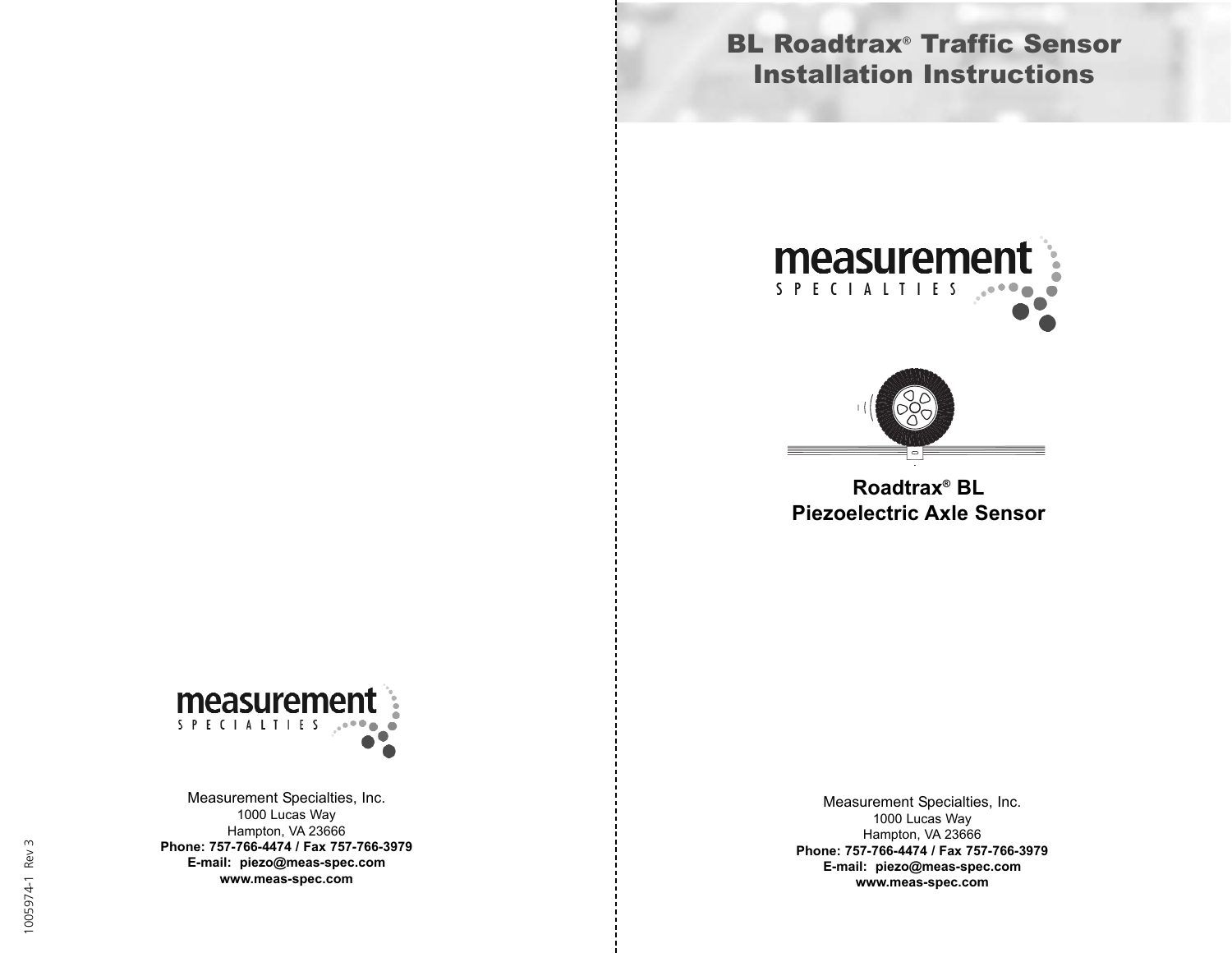## Installation Instructions

**These installation instructions for the Measurement Specialties Roadtrax® BL traffic sensor are intended to guide you in the correct installation procedures and should be followed closely.**

**Please note there may occasionally be local conditions and regulations that require modification, and that additional equipment may be needed for the installation of the inductive loops and any necessary off-road work. In these instances, please contact our technical assistance department at 757-766-4474**

**Prior to installation, please read the instructions completely and ensure that all required tools and equipment are available.**

## **Required Tools and Equipment**

- **• Safety Equipment (as per local regulations)**
- **BL Sensors with Installation Brackets (Note: Normal and wide installation brackets are included in the box)**
- **Encapsulation Material (IRD AS475, ECM P6G, or Global Resin PU200)**
- **Loop Sealant (NO hot tar)**
- **PVC or Polyethylene Tubing (home run cables)**
- **Materials for Inductive Loops (if installed)**
- **Straight Edge (8' [2.5 m] minimum)**
- **20' (6 m) Tape Measure**
- **Pavement Crayons & Pavement Paint**
- **1/8" (3 mm) Diameter Cord approximately 20' (6m) in length**
- **35hp Wet-Cutting Pavement Saw (self-propelled)**
- **Diamond Blade (3/4" [20 mm] wide or equivalent)**
- **•Diamond blade (1/4" [7 mm] minimum, for Cutting Home Run Slots.**
- **Hammer & Masonry Chisels**
- **Power Washer**
- **> 500 gal. Water**
- **Large Capacity Air Compressor (min 150 CFM)**
- **Street Broom**
- **Wire Brush**
- **LCR Meter (BK 875A)**
- **Steel Wool/Emery Pad**
- **Alcohol with Lint-Free Cloth**
- **2" (50 mm) Duct Tape**
- **Foam Backer Rod**
- **Latex Gloves**
- **Electrical Power or Generator**
- **Low Speed Mixing Drill**
- **2 each mixing paddles**
- **3" (80 mm) or 4" (100 mm) wide PuttyKnife or Small Masonry Trowel**
- **Angle Grinder with Masonry Wheel or Belt Sander**
- **Wire Strippers**
- **Needle Nose Pliers**
- **Oscilloscope (recommended)**

**1) Ensure that the road is safely closed, as per local regulations.**

**2) Using pavement crayons, paint, tape measure and cord, carefully mark the layout of the sensor installation. Ensure sensors are emplaced exactly perpendicular to the flow of traffic and that all lines are straight. Verify that the passive cable length is enough to reach the cabinet. DO NOT SPLICE CABLE IF IT IS TOO SHORT. Typical WIM/Classification site layout with 11' (3.5 m) sensors is shown below.**



**3) Using a 3/4" (20 mm) Diamond Blade, wet cut slot for sensor. Slot must be 3/4"(20 mm) wide (±1/16" or ±2 mm) by 1" (25 mm) minimum deep. Cut slot 8" (200 mm) longer than sensor length (including lead attachment). Drop blade an extra 1/2" (12 mm) down on both ends. Repeat for all sensors.**



**4) Cut home run slots for BL sensors. Center the home run slot on the sensor slot. Home run slots are typically cut the depth of the loop home run slots. The minimum width of the slot needs to be 1/4" (6 mm). Cut it wider if you are using conduit or tubing.**

**5) Cut all inductive loops sets (if applicable) Note: If inductive loops and home run slots are being dry cut, dry cut these slots and clean the area before wet cutting the BL sensor slots.**

**6) Power wash and sweep all slots. All slots must be very clean.**

**7) Dry all slots with compressed air. All slots and the pavement 1' (300 mm) on either side must be completely dry.**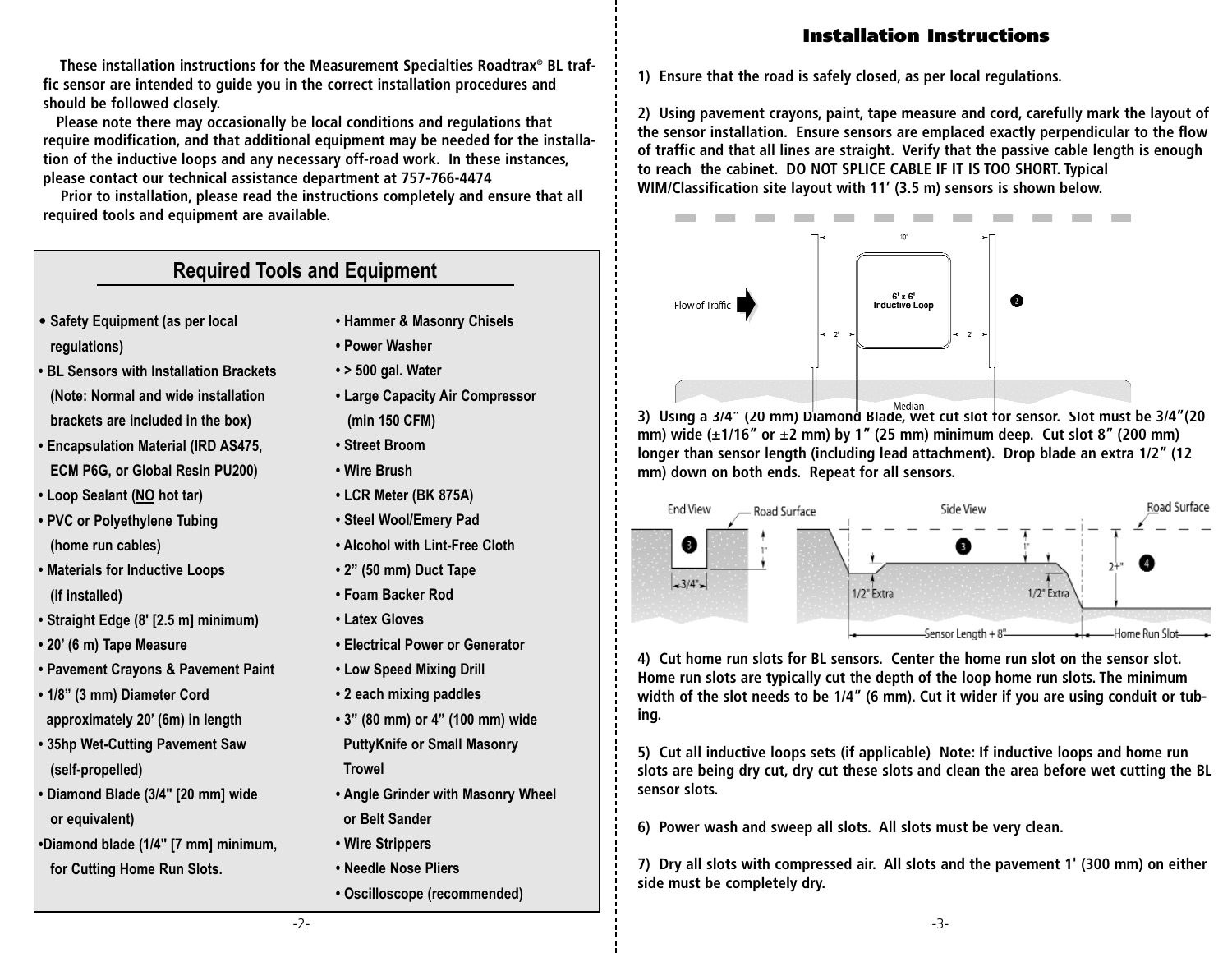**8) Place duct tape along length of both sides of the sensor slot. Tape must be 1/8"(3 mm) away from the slot. Repeat for all sensors.**



**9) Remove BL sensor from box. Visually inspect sensor to ensure it is straight without any twists or curls. Check passive cable for bare wire. Check lead attachment for cracks or gaps. Look at data sheet to ensure the correct sensor is being installed, Class I versus Class II. Again, verify that there is sufficient passive cable to reach the cabinet.**

**10) Connect sensor up to LCR Meter. Test capacitance and dissipation factor. Test the resistance on the 20m** <sup>S</sup> **setting. Capacitance should be within ±20% of the enclosed data sheet. Resistance should be >20m** <sup>S</sup>**. Dissipation factor should be <0.04. Record all results on the data sheet.**

**11) Place sensor on tape next to the slot. From this point forward, handle the sensor with latex (or equivalent) gloves.**

**12) Clean sensor with steel wool or emery pad (Scotch BriteTM). Wipe down with alcohol and clean lint-free cloth.**

**13) Place installation brackets on sensor every 6" (150 mm) for the length of the sensor, use the 3/4" (20 mm) (small) brackets.**



**14) Bend the end of the sensor downward at a 30º angle. Bend the lead attachment end down at a 15º angle and then 15º back up until level (forming a lazy Z).**

**15) Emplace sensor in the slot in the road. The end of the sensor should be at least 2" (50 mm) from the end of the slot, and the tip should not touch the bottom of the slot. The lead attachment should also not touch the bottom or the sides of the slot.**



**16) If any of the 3/4" (20 mm) (small) brackets do not fit snugly against the sides of the slot or are loose, replace with a 1" (25 mm) (large) bracket and repeat step 15.**



**17) Starting at the lead attachment end, position the sensor so that it is 3/8" (9 mm) below the surface of the road using the depth gage enclosed in the box. At this point, the installation bracket is 1/8" (3 mm) below the surface of the road.**

**18) Visually inspect the length of the sensor to ensure it is at uniform depth along its length and it is level (not twisted, canted or bent).**



**19) Run the passive wire the length of the home run slot. 3" (75 mm) from the lead attachment, place foam backer rod under and over passive cable (inside the slot). This will keep the grout from running out into the deeper home run slot. If the passive cable is put in a conduit, also allow 3" (75 mm) between the lead attachment and the beginning of the conduit.**

**20) Repeat steps 9-18 for all BL sensors to be installed.**